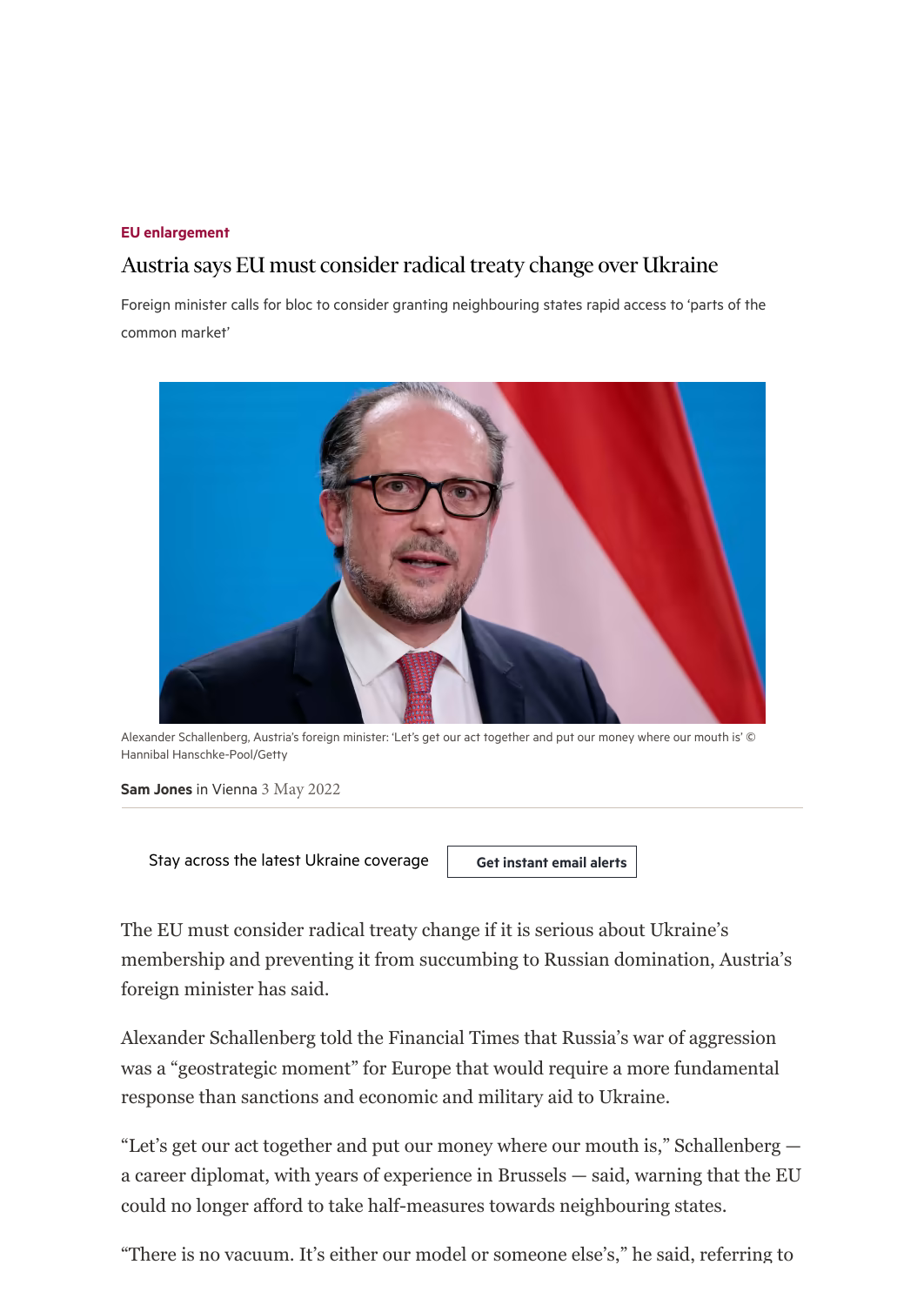the future of countries bordering the EU, such as Ukraine and Moldova, now threatened by Russian revanchism.

, , g

His remarks are the strongest demonstration yet of Austria's shifting relationship with Moscow — and unusually frank in calling for Brussels to put realistic force behind its words in support of Ukraine.

Calling for a rethink of the EU's accession process, he said that the bloc should consider granting neighbouring states rapid access to "parts of the common market" and to selected EU institutions and programmes as a transitional process towards full membership, including participation in formal decision-making bodies.

"The 24th of February [the date of the Russian invasion] was a watershed, and I believe we have to think and use the maximum of our imagination, to not stick to the old ways, to not stick to the same template that we have used for every accession to the EU since Great Britain."

Schallenberg, who briefly served as Austria's chancellor after Sebastian Kurz stepped down last year, was [criticised](https://www.rferl.org/a/ukraine-austria-eu-comments/31818924.html) by politicians across the EU last week for remarks that were taken to mean that Ukraine should wait in line behind existing candidate members, and that its membership was not likely for years.

He said his comments had been misinterpreted but stressed that the membership aspirations of countries in the western Balkans, such as Albania and North [Macedonia, as well as Moldova — where Russia is also exercising a destabilising](https://www.ft.com/content/cb2169d3-7335-4e82-906e-10b1d47d1aa5) influence — should be considered an equal priority with Ukraine.

"We must anchor [all of] them in Europe, and in the west," he said, calling for a change to the existing process to allow them to do so. Speaking of the Balkans, in particular, he said: "This is not just the back yard of Europe we are talking about, it's the patio. These are states surrounded by other EU member states."

While Austria has condemned Russia's invasion and supported EU sanctions, as a non-Nato state with deep social and economic ties to Russia, it has also tried to cast itself as a mediator with Moscow.

[In April Karl Nehammer, Austria's chancellor, became the first western leader to](https://www.ft.com/content/8c17a97f-a867-42ed-9e74-bef305e0b884) meet Vladimir Putin, Russia's president, in person since the beginning of the conflict, in a visit to Moscow that was condemned by hawkish foreign policy experts across Europe.